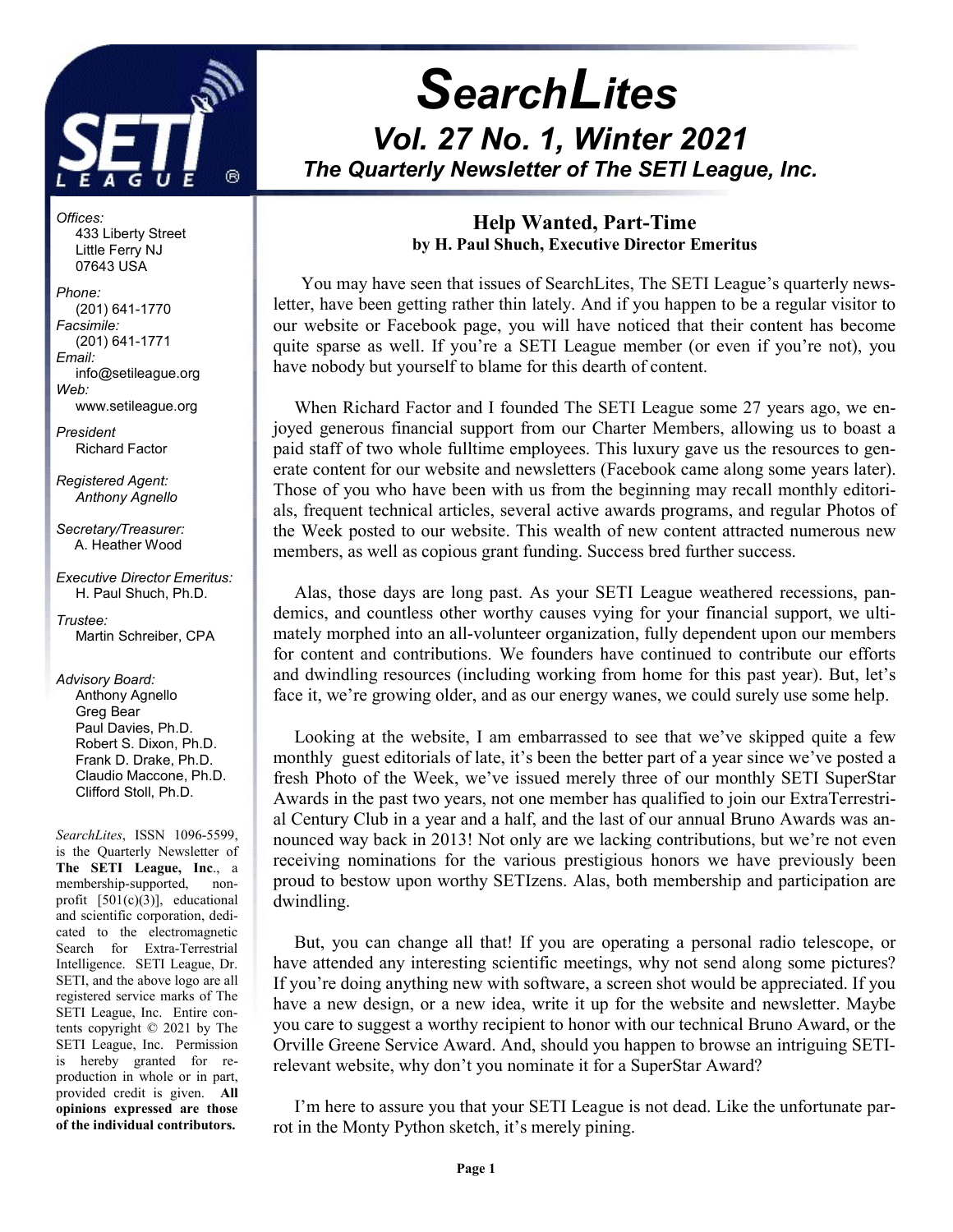# Guest Editorials:

What Is An Exoplanet? by Val Klavans, SETI Institute From SETI Institute Journey eNewsletter, 12 November 2020, used by permission

Simply put, exoplanets are planets that lie beyond our solar system. So first, we have to understand the definition of a planet.

Planets are worlds that orbit our Sun, like Mars, Jupiter, and of course, our own Earth. In 2006, the International Astronomical Union adopted the infamous new definition of planet, which left out Pluto (now a dwarf planet):

- Planets must orbit our Sun
- Planets be large enough that their gravity forces their shape to be spherical
- Planets must clear their orbits of other material, so they are the largest body near their orbit

The prefix exo is short for extrasolar, meaning beyond the Sun, so exoplanets are just planets that orbit stars other than our Sun. As of October 1, 2020, we've discovered 4,354 exoplanets in 3,218 planetary systems. About 22% of those systems have more than one planet.

The main types of exoplanets we've discovered so far:

- Gas Giants: large planets with thick gas atmospheres, like Saturn and Jupiter
- Neptune-Like: ice giants with cold gas atmospheres, similar in size to Uranus and Neptune
- Super-Earths: a mix of rocky and gasshrouded exoplanets, bigger than Earth, but smaller than Neptune

 Terrestrial: rocky, similar in size to our own Earth

You may have heard of Hot Jupiters, a commonly found type of exoplanet. They have the properties of gas giants, but orbit very close to their stars, giving them high surface/atmosphere temperatures. They also orbit around their star very quickly – in some cases, less than 1 day.

Another interesting example of exoplanets are known as lava worlds, Earth-sized exoplanets with extremely high temperatures. One example is known as Kepler-78b, which orbits its star at only 1% of the distance from Earth to our Sun. Kepler-78b's surface temperature most likely reach higher than 3,680  $\mathrm{^{\circ}F}$  / 2,000  $\mathrm{^{\circ}C}$ !

## Habitable Planets

In our solar system, Earth is the only world that has been proven to have life. There may be life beneath the icy surfaces of moons orbiting Saturn and Jupiter, but we haven't discovered it yet.

Do habitable exoplanets exist? We don't know for sure, but there is a growing list of candidates. The closest discovered exoplanet which could possess life is just 4 light years away! Known as Proxima Centauri b, this Super-Earth is slightly larger than Earth and inhabits the closest planetary system to us. It orbits Proxima Centauri, a red dwarf star that is part of a triple star system called Alpha Centauri.

If there are living beings on Proxima Centauri b that have come to consciousness like us, they just might be looking back at us with their own telescopes wondering, just like we do, if they are alone in the universe.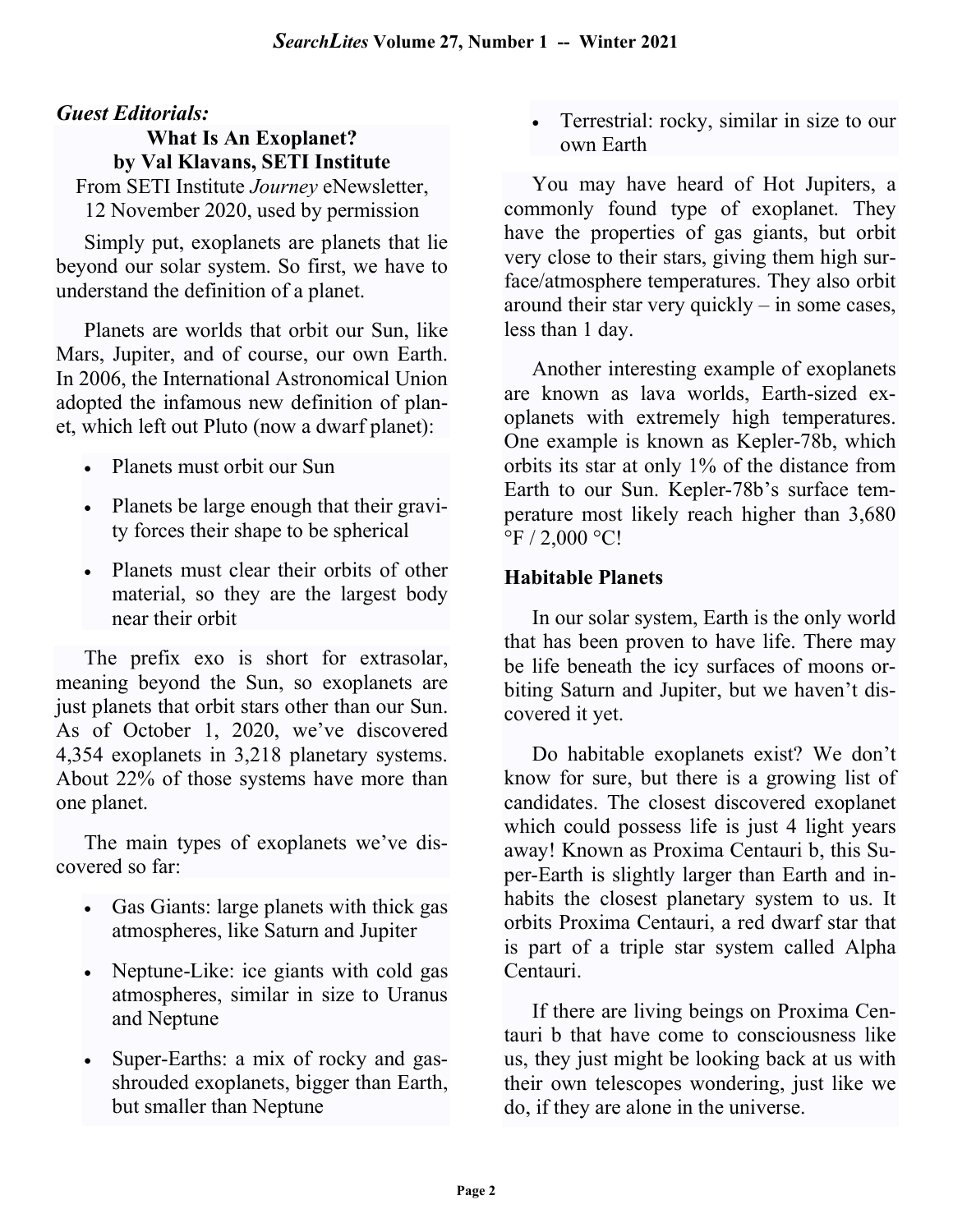### How Many Alien Societies Are There? by Seth Shostak Senior Astronomer, SETI Institute

From SETI Institute Journey eNewsletter, 16 June 2020, used by permission

According to a new analysis from scientists at the University of Nottingham, we don't have a lot of alien company.

On June 15, two researchers published a paper in the Astrophysical Journal arguing that the Milky Way – which sports about 250 billion stars – could host as few as 36 alien societies. That's a small number, and rather less than the number of races that have appeared in Star Trek. The authors supplement their piddling tally with a second, more generous analysis in which they say that, OK, the count might be as many as a thousand.

Either way, their conclusion is that  $-$  like Michelin Star restaurants in Wyoming – extraterrestrial civilizations are few and far between. The implication is that our nearest cosmic chums are at least several thousand light-years away. If so, finding them will be hard, and having a conversation will be impossible.

So how did these British boffins arrive at such a depressing estimate? After all, there have been enough previous studies on this topic to fill a small horde of hard drives. Some of these conclude that the Milky Way houses millions of societies. Others claim that, nope, Earth is special and alone.

The Nottingham authors arrive at their low-ball estimate by using their own variant of the Drake equation – everyone's favorite method to gauge alien head counts. This equation, which can be found in the final chapters of nearly any astronomy textbook, is a concatenation of seven parameters that, when multiplied together, yield the number of technolog-

ically adept societies in the galaxy. The parameters include the abundance of Earth-like planets, the fraction that spawn life, etc.

However, it's the equation's last term that really rules the roost. It's the number of years that a technological civilization maintains its mojo. For how long does a society that's mastered physics and technology continue to beam radio or light waves into space? After all, if they stop doing so, we may never find them.

In estimating the lifetime of a technological species, the Nottingham researchers make a big assumption. They note that we've been beaming signals into the ether for about a century. That's fair enough. But then they invoke what they call the Astrobiological Copernican Principle (what others modestly call the Principle of Mediocrity) and maintain that the universe is engaged in a massive "Simon Says" game. Whatever we on Earth have done, the rest of the universe also does, or has done.

So because we've had radio for about a century, the Nottingham duo assume that all technological cultures will also use such technology for a century. But no longer.

You might not have any problem with that. After all, we haven't yet found any aliens. So if we don't know something – such as how long they might stay on the air once they invent radar, radio or television – it's tempting to take our own experience and apply it to everyone.

But that's like saying that, because we've had airplanes for a century, everyone will have airplanes for a century, and no longer. This is an astounding assumption. Radio can convey lots of information with a very low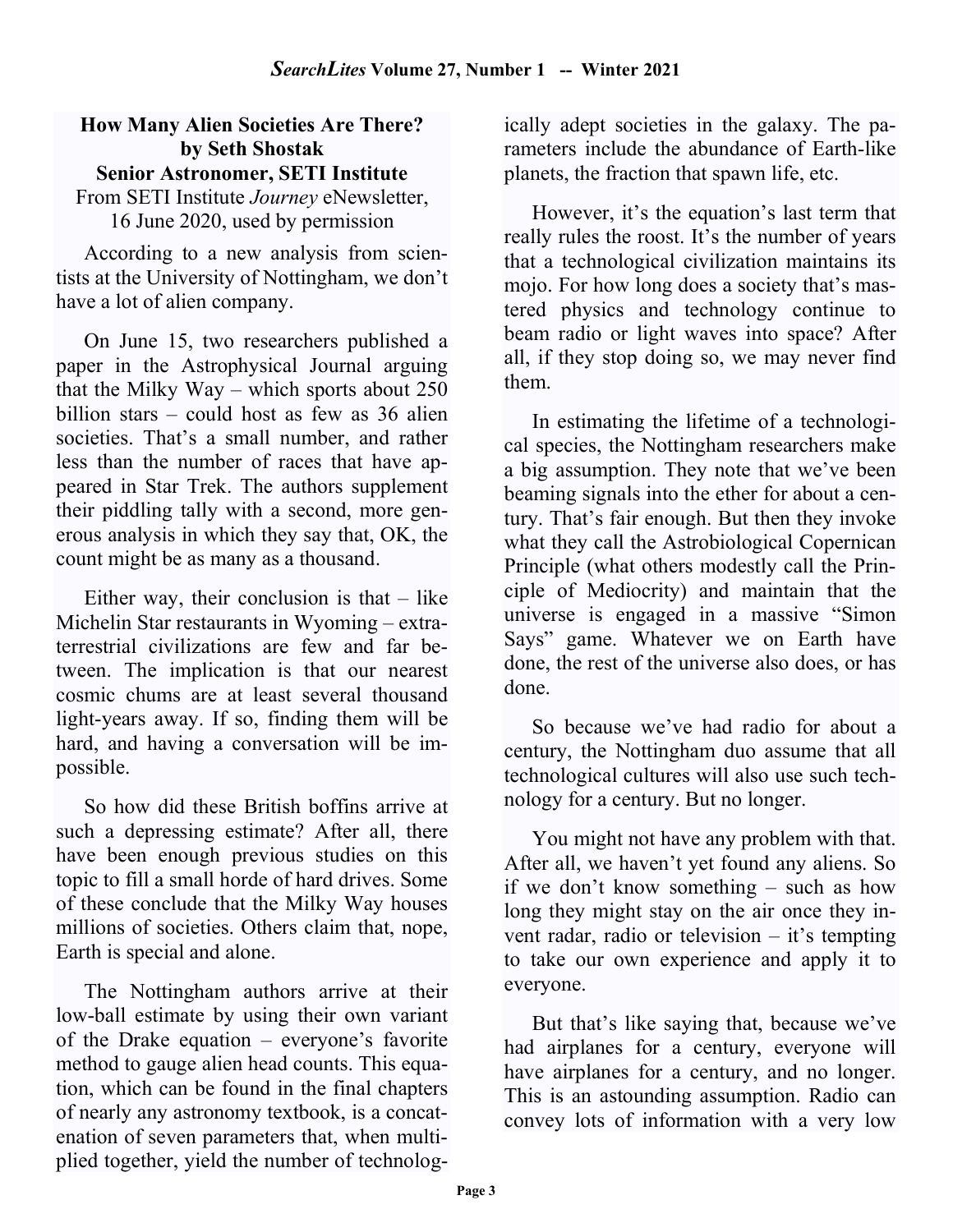energy cost. It may be a technology any society would use for much longer than 100 years.

Given the usefulness of radio, you could easily claim that the technological lifetime of societies is 10,000 years, not 100. If you argue for the larger number, the tally of inhabited worlds increases by a factor of 100.

In other words, this arbitrary assumption by the authors is largely responsible for their strikingly low estimate of the number of alien societies.

But wait, there's more.

A second premise in the Nottingham paper is similarly astounding: Namely, that every Earth-size planet in the habitable zone of its solar system will spawn life, and after about 4 – 5 billion years, intelligent life. (The habitable zone is that distance from a star at which an orbiting planet will be neither too cold nor too hot for water-based biology.)

Now of course most scientists nod their heads if you state the obvious: that Earth-like worlds can spontaneously generate living organisms. Many (but not all) would also concur that some will eventually evolve an intelligent species. But surely not all cousins of Earth are so blessed. That's like saying that every kid who takes piano lessons will inevitably win the Van Cliburn Prize. Each and every one.

There's even a handy counter-example nearby. The habitable zone of our own solar system includes Earth of course, but also Mars and – depending on your personal predilections – Venus. Neither Mars nor Venus is observed to have life, let alone technically competent life.

The Nottingham paper has garnered a lot of attention because it says that the count of inhabited worlds is paltry. But don't be discouraged. You can make your own assumptions and derive just about any estimate you wish for the number of intelligent cosmic species. For myself, I figure that an absolute minimum would be 70, the number that managed to bag speaking roles in Star Trek.

### Regarding Detection of Phosphine in Venus by Commission F3 (Astrobiology), International Astronomical Union, Masatoshi Ohishi, President

Astrobiology is the study of the origin, evolution, and distribution of life in the Universe. Astrobiology aims to answer the famous question, "Are we alone?" Commission F3 (Astrobiology, hereafter "the Commission") of the International Astronomical Union (IAU) was established in August 2015. The subject of astrobiology is an interdisciplinary subject, and our members come from diverse backgrounds, ranging from astronomy, biology, chemistry, Earth science, geology, and planetary science. The Commission has 206 members and one associate, as of October 5, 2020.

Any astrobiology research is serious and challenging across diverse fields. It encompasses the search for extant life, evidence of past life, or evidence of prebiotic chemistry on solar system bodies, including Mars, Europa, Titan and Enceladus. It includes the search for planets around other stars and potential spectroscopic evidence of habitability and biological activity; the origin of the biogenic chemical elements and the study of biologically relevant molecules in the interstellar medium and in primitive solar system objects such as comets, undifferentiated asteroids and some meteorites. The search for intelligent signals of extraterrestrial origin and the study of the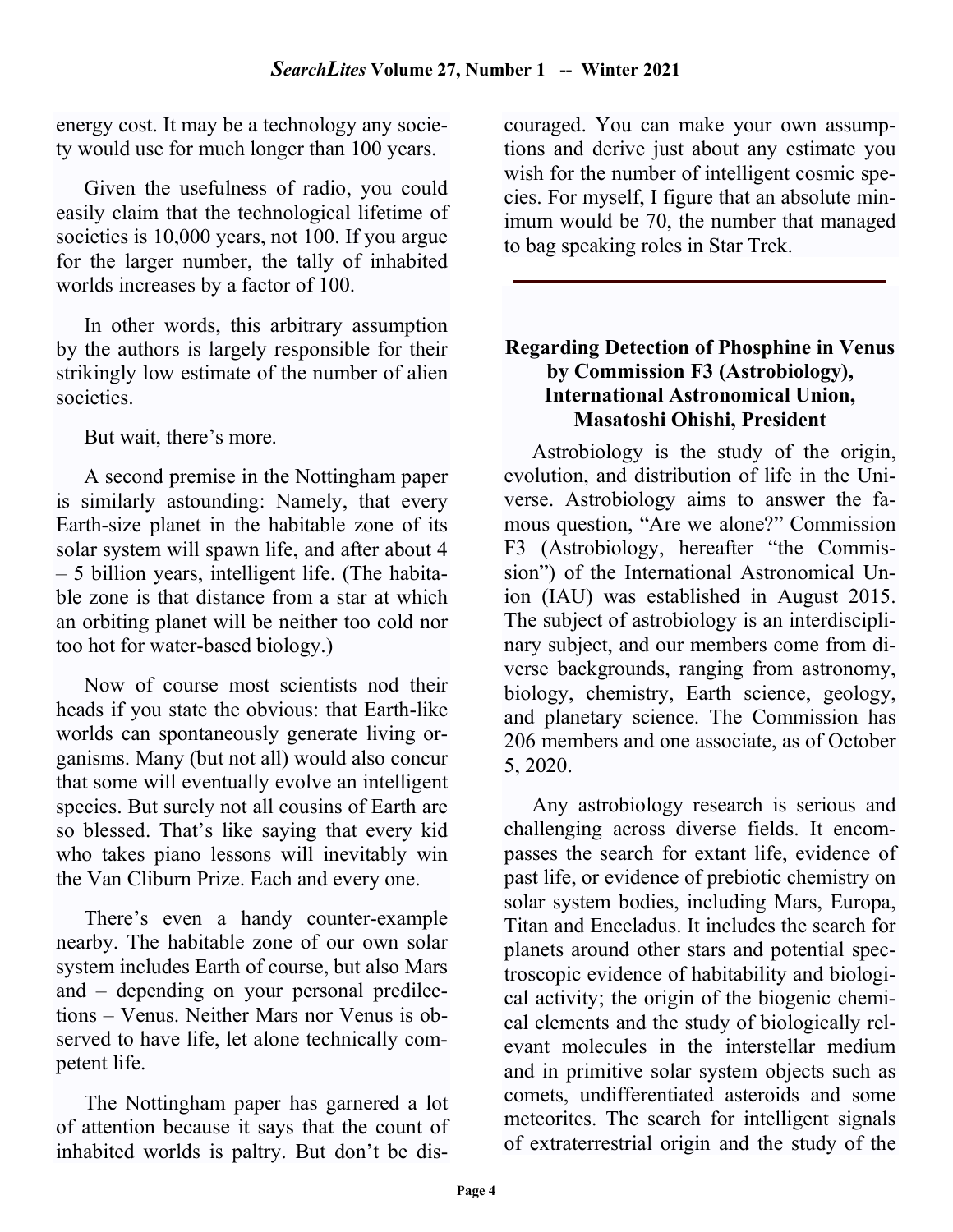origin, early evolution, and environmental constraints for life on Earth are important components of astrobiology. The Commission is charged with the coordination of efforts in all these areas at the international level and with the establishment of collaborative programs with other international scientific societies with related interest.

In September, 2020, a possible detection of a single phosphine (PH3) line in the Venusian atmosphere was published in Nature Astronomy (https://www.nature.com/articles/s41550 -020-1174-4). The authors stated that the detected phosphine abundance could not be reconciled based on our current knowledge of abiotic chemistry on Venus. Consequently, the authors proposed a hypothesis that the phosphine could be formed through a biological process in microorganisms floating in the Venusian atmosphere. We are aware that there are interesting research results that have not yet been proven. For example, there was in 1996 a report on the possible discovery of micro fossils in the Martian meteorite, ALH84001. As soon as the paper was published, hot debate among relevant researchers erupted concerning many aspects of the claimed discovery and its interpretation. The Commission understands that the claimed discovery has still not been proven as of today, although the paper contributed much to the astrobiology community.

In this regard, the Commission is concerned with the way the potential detection of phosphine has been covered for the broad audience. It is an ethical duty for any scientist to communicate with the media and the public with great scientific rigor and to be careful not to overstate any interpretation which will be irretrievably picked up by the press and generate great public attention in the case of life beyond Earth. The way results about phos-

phine were reported lead some news organization to report that evidence for life in Venus was found. The Commission understands that such a reaction by the press would reflect high interest in astrobiology research by the public. Such a report, however, misleads the public, and might be harmful to the advancement of astrobiology research.

Finally the Commission would like to remind the relevant researchers that we need to understand how the press and the media behave before communicating with them. It is quite important for any researcher to keep a good relationship with the press since they have great power to disseminate our research results to the public. We, researchers, should provide the press with sufficient background information so that they can report our research outcomes as faithfully and scientifically as possible.

Disclaimer: The opinions expressed in editorials are those of the individual authors, and do not necessarily reflect the position of The SETI League, Inc., its Trustees, officers, Advisory Board, members, donors, or commercial sponsors.



Want a painless way to support The SETI League? Browse to www.smile.amazon.com. In the "Pick your own charitable organization" box, just type in "SETI League." Now, every time you shop Amazon, they will donate a half percent of your purchase price to SETI research!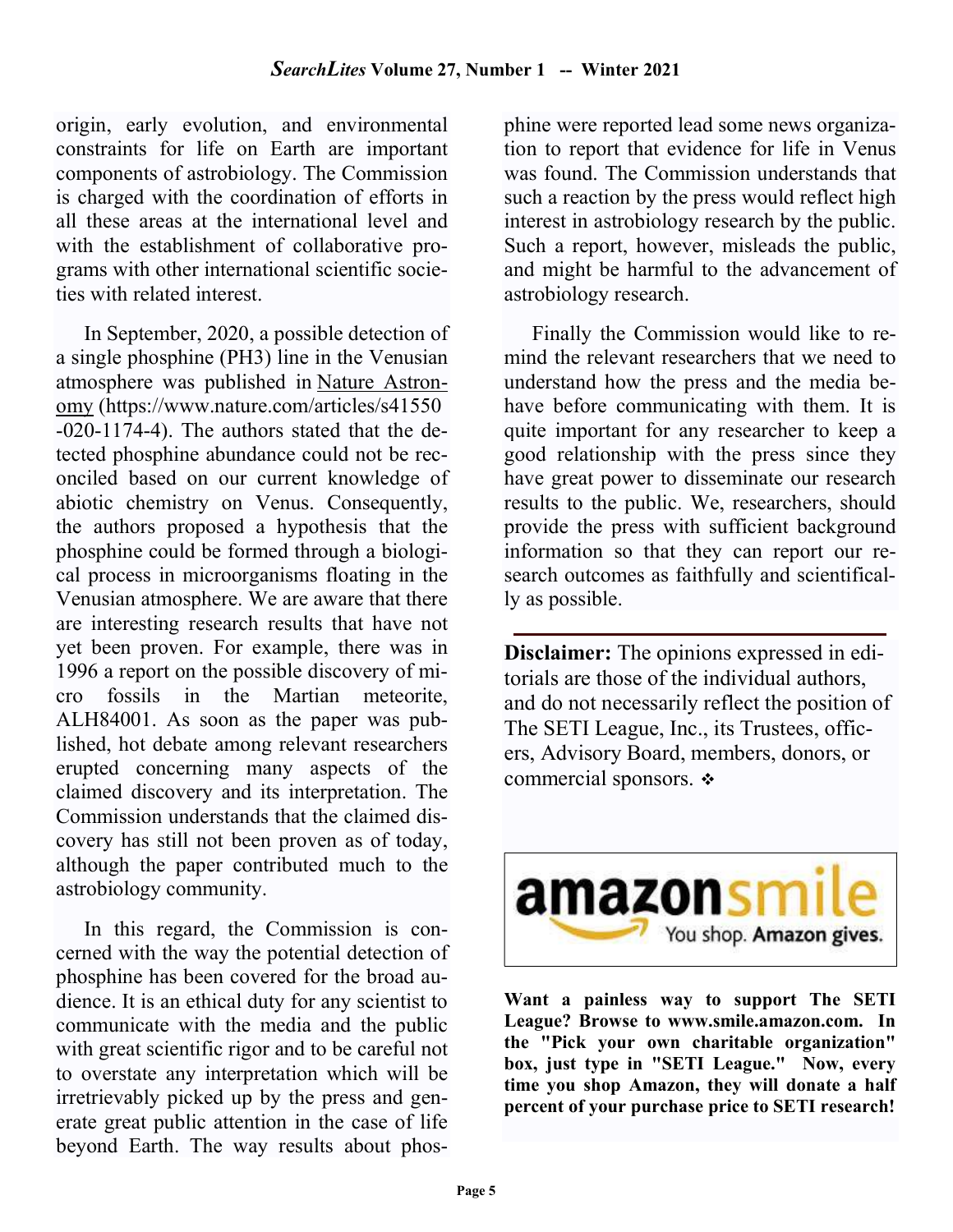# Event Horizon

SearchLites readers are apprised of the following conferences and meetings at which SETI-related information will be us at info@setileague.org, to obtain further details. Members are also encouraged to send in information about upcoming events of which we may be unaware.

January 28 - February 4, 2021: 43rd COSPAR Scientific Assembly, Sydney Australia.

April 18, 2021, 1300 EDT: Twenty-Seventh SETI League Annual Membership Meeting, Little Ferry, NJ.

June 21 - 24, 2021: Penn State SETI Symposium, State College, PA.

August 25 - 29, 2021: 79th World Science Fiction Convention, Washington, DC.

October 25 - 29, 2021: 71st International Astronautical Congress, Dubai, United Arab Emirates.

2022 (dates to be announced): 72nd International Astronautical Congress, Paris, France.

2023 (dates to be announced): 73nd International Astronautical Congress, Baku, Azerbajian.  $\bullet$ 



SETI League members are encouraged to nominate SETIrelevant websites for our monthly SETI SuperStar Award. Nominating emails to our Awards Committee may be sent to: Awards at setileague dot org. Please be sure to indcate the URL of the candidate website you are nominating, and a brief explanation as to why you consider the site worthy of recognition.

# Breaking News: Arecibo Farewell

The SETI League is saddened to report the demise of the Arecibo Radio Telescope on 1 December 2020. The 305 metre diameter dish, for half a century the world's largest, collapsed following structural failure of two of its receiver platform support cables. The archival photos below show Prof. H. Paul Shuch, our Executive Director, at the facility in July, 2007.